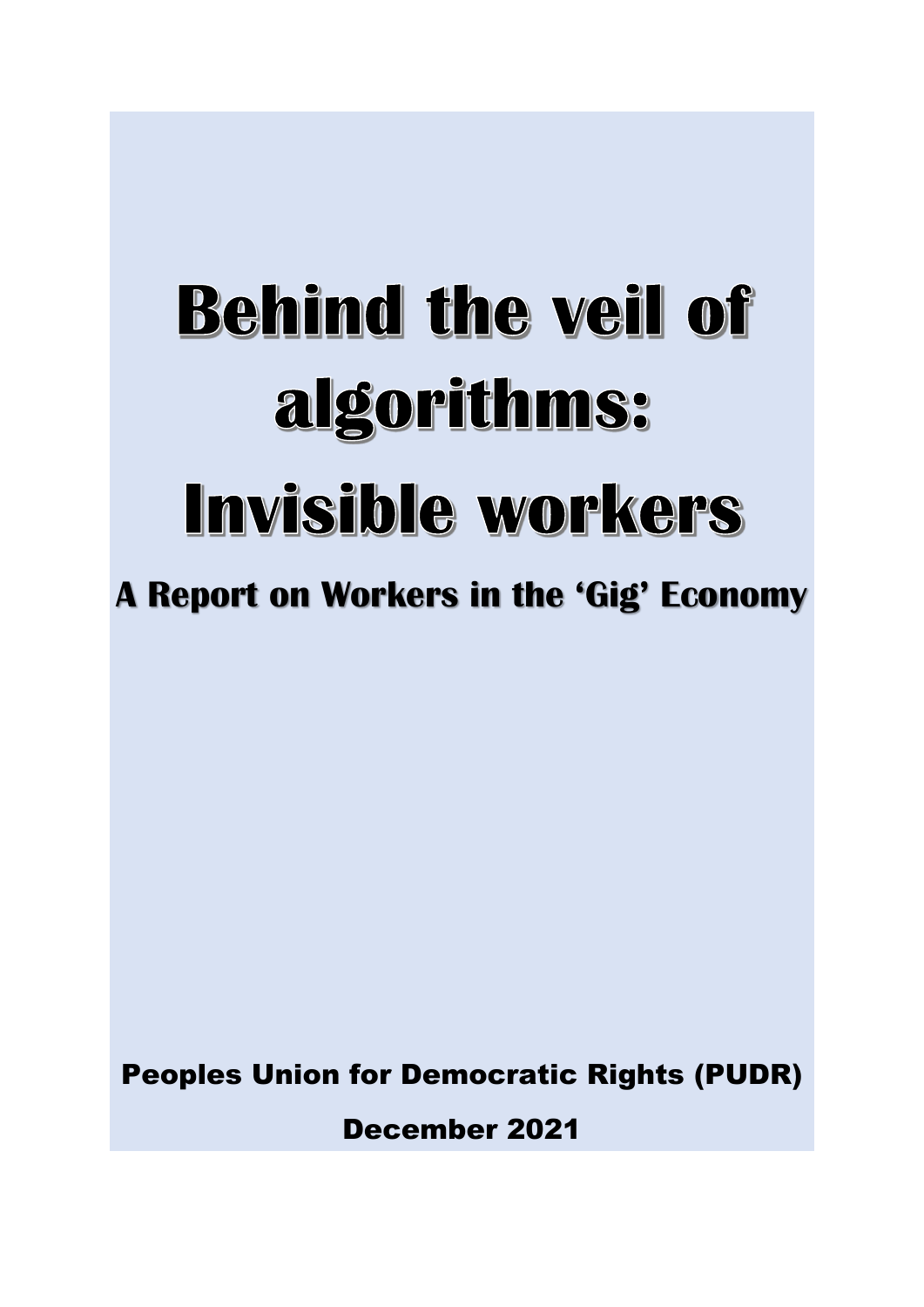# *CONTENTS*

|  |                                                            | Page |
|--|------------------------------------------------------------|------|
|  |                                                            |      |
|  |                                                            |      |
|  | <b>Box 1: Double Speak</b>                                 |      |
|  |                                                            |      |
|  | Box 2: Old wine in new bottle?                             |      |
|  | 2. Contract Partners, Freelance Entrepreneurs or Workers?7 |      |
|  | 2.1. Low Earnings, Long Days and Unpaid Waiting Time8      |      |
|  |                                                            |      |
|  |                                                            |      |
|  |                                                            |      |
|  |                                                            |      |
|  |                                                            |      |
|  |                                                            |      |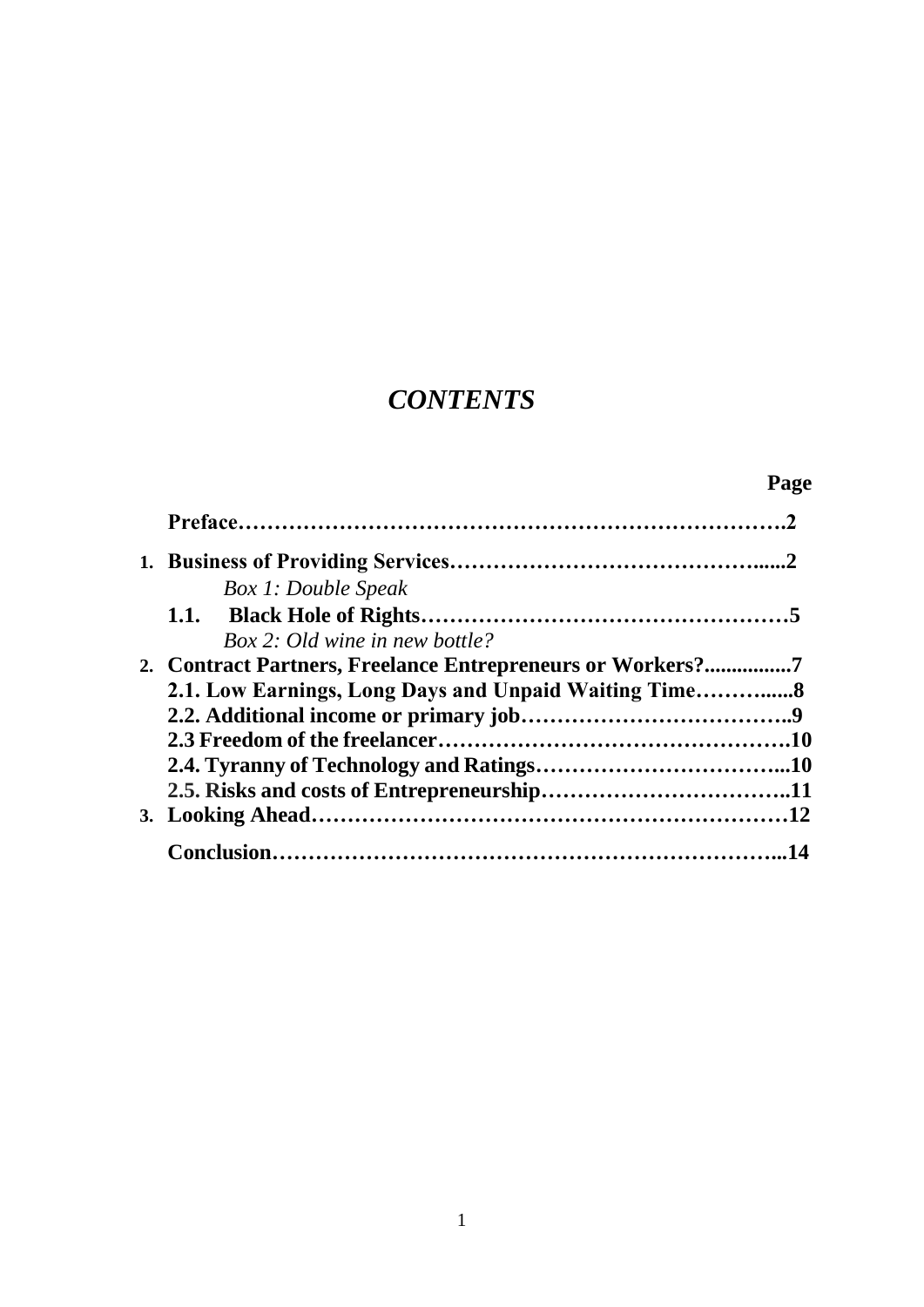# **Preface**

The growth of the 'gig' economy and 'gig workers' in India is a phenomenon of the last decade or so. Even though this may not be the fastest growing category of workers, still names like Swiggy, Zomato, Ola, Uber or Urban Company and Amazon are among the many companies that have come in to provide 'services' and 'employment' in the form of 'gigs'. Some of these are off-shoots of international companies, while others are Indian.

Over the past two years there have been reports of gig workers demonstrating against their work conditions – these include the Swiggy workers' strike in September 2020 and the Urban Company workers' protest in October 2021. Internationally, in recent years gig workers have gone to court against some of the companies and won some rights.

What are the issues that affect gig workers and what are their struggles? It was to understand these that PUDR conducted a fact finding investigation over September-November 2021 into the working conditions, terms and issues that affect 'gig workers' in a few companies in Delhi NCR. The PUDR team was able to speak to workers Ola, Uber, Swiggy, Zomato, and Urban Company; it consulted technical experts and official company publications, as well as independent academic studies and reports, examined judgments in court cases in India and abroad, and spoke to organisations attempting to mobilise gig workers across the country. The following is a report of our findings. (It may be noted here that the report is limited to the conditions in the NCR. Names of workers have been changed to protect their identity.)

#### **1**

# **Business of Providing Services**

*The phone screen shows the Uber cab inching closer to the location. As the icon for the cab moves closer, the lines between the algorithm and humans get blurred---it is quite easy to ignore that there is a human, a driver, a worker sitting behind the wheels.*

Uber, Ola, Swiggy, Zomato, Amazon, Big Basket, Urban Company have become fairly commonplace for the urban populace not just in the metropolitan cities but also Tier II cities of the country. All these services can be availed with a mere tap of a finger on a phone or a laptop. The ease of availing the services as well as lucrative prices have made them extremely popular. Gig work—which is basically work delivered 'on-demand', as and when the requirement arises, and for a fixed period of time—has been around for some time but has increased even more after the pandemic.

The Merriam-Webster dictionary has been expanded in April 2019 to officially include the phrase ["gig economy"](https://www.merriam-webster.com/words-at-play/new-words-in-the-dictionary-april-2019) defined as "economic activity that involves the [use of temporary or](https://www.merriam-webster.com/dictionary/gig%20economy?utm_campaign=sd&utm_medium=serp&utm_source=jsonld)  [freelance workers](https://www.merriam-webster.com/dictionary/gig%20economy?utm_campaign=sd&utm_medium=serp&utm_source=jsonld) to perform jobs typically in the service sector." A "gig worker" is one who does these kinds of temporary jobs. The reality of "gig" work today has moved far from the original meaning of "gig" – a slang word used by entertainers/musicians to describe a one-time job/performance.

According to a [recent report](https://www.fortuneindia.com/macro/the-gig-economy-and-indias-changing-workforce/105359) participation in the gig economy is more in developing countries (between 5% and 12%), than in developed countries (between 1% and 4%). "And most of these jobs are in lower-income job-types such as deliveries, ridesharing, microtasks, care, and wellness," the report says. The report further argues that in the next three-four years, India's gig economy is all set to triple, and has the potential to touch up to [90 mdillion jobs](https://www.livemint.com/news/india/gig-economy-may-service-90-mn-jobs-in-non-farm-sector-11617098463776.html) in the next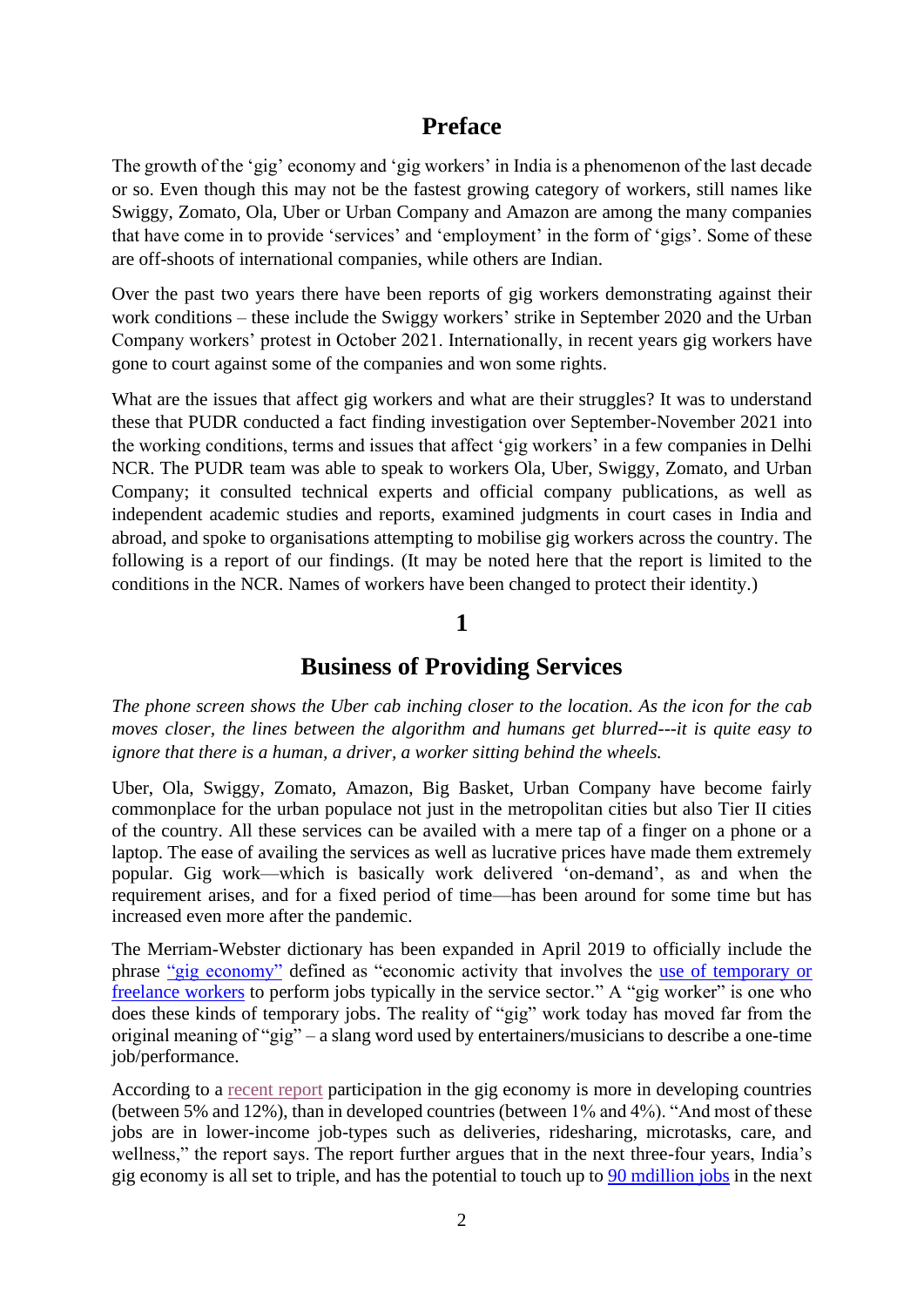eight to 10 years, in the non-agriculture sector alone. For the same time period, it could transact over \$250 billion worth of work in terms of volume, and subsequently, contribute at least 1.25% to India's gross domestic product (GDP) in the long term. According to ASSOCHAM, India is expected to have 350 million gig jobs by 2025.

Gig Economy or the platform economy operates via platforms or the digital interfaces which take the form of websites or smartphone and computer applications or apps. The number of freelancing platforms has significantly increased in India—from 80 in 2009 to 330 in 2021. These platforms boast of a clientele comprising not only start-ups, but also [Fortune 500](https://www.ibef.org/blogs/emergence-of-india-s-gig-economy)  [companies.](https://www.ibef.org/blogs/emergence-of-india-s-gig-economy) There is a lot of money which has gone into financing such platforms. Globally, more than \$12 billion were pumped into Uber alone in 2017 (Jeremias Prassl*, 'Humans as a Service: The Promise and Perils of work in the Gig Economy', OUP, 2018).* 

Almost on a daily basis, new 'start-ups' set up online platforms to provide 'better', 'safer' and 'faster' services. It is claimed that the provision of work on demand or 'worker' on demand generates new and flexible employment opportunities as well as cheap services for the customers. They also provide a pool of freelancers to the company with varying levels of skill. But the question is, how are these companies like Uber, Ola Swiggy, Zomato or any start -up able to provide the services so cheaply with the help of platforms? Paying lower than 'normal' fares for a cab ride or getting the house cleaned at 'too good to be true' rates seem inexplicable or counterintuitive. For this, one needs to understand the business model of the gig economy. There are some crucial components of this model.

In the world of gig economy, consumers log in to the platforms and service providers or freelancers are on-boarded. These service providers are fairly heterogeneous –they can be coders, graphic designers or psychologists to cab drivers and beauticians. In some cases, service providers need not have a visible interface such as riders or runners for Swiggy and Zomato. In these cases, it is the customers and the restaurants who log in and are on- boarded and delivery boys or riders /runners/ taskers need not have a visible profile. Nevertheless, whether it is a coder or a delivery boy, all are treated as freelancers. We shall see that it is more appropriate to treat the gig workers at lower end as workers rather than freelancers. The business model of gig economy is based on having a large pool of freelancers or workers at all times. This large pool of workers is matched to a fluctuating demand for services. Ever expanding supply of workers means that the workers compete with each other and are willing to work at low remunerations. This is what explains why companies like Swiggy and Zomato actually increased the 'recruitment' in or immediately post Covid times. The low paid worker, then becomes the premise for the low price of services. There was a time when Uber passengers were paying less than half of the actual cost of the trips. Provision of services at low prices helps the company to undercut its competitors and crate its own monopoly in the market. Since the workers are not considered employees of the company (and only as freelancers), they can be given a task whenever the demand is there. In situations of low demand, they can keep themselves logged in to the platform, since for the company, there is virtually no cost of retaining these workers. The company is also not responsible for the number of hours a worker needs to wait between the orders. Further, the workers have to get their own tools (cars, computers), often know how to ride a motorcycle or a car and so these costs are also not borne by the company. All this reduces the costs for the company.

Low wages and low costs enables the company to offer service to the customers at attractive prices. And hence more customers are tempted to log in. This in turn makes it worthwhile for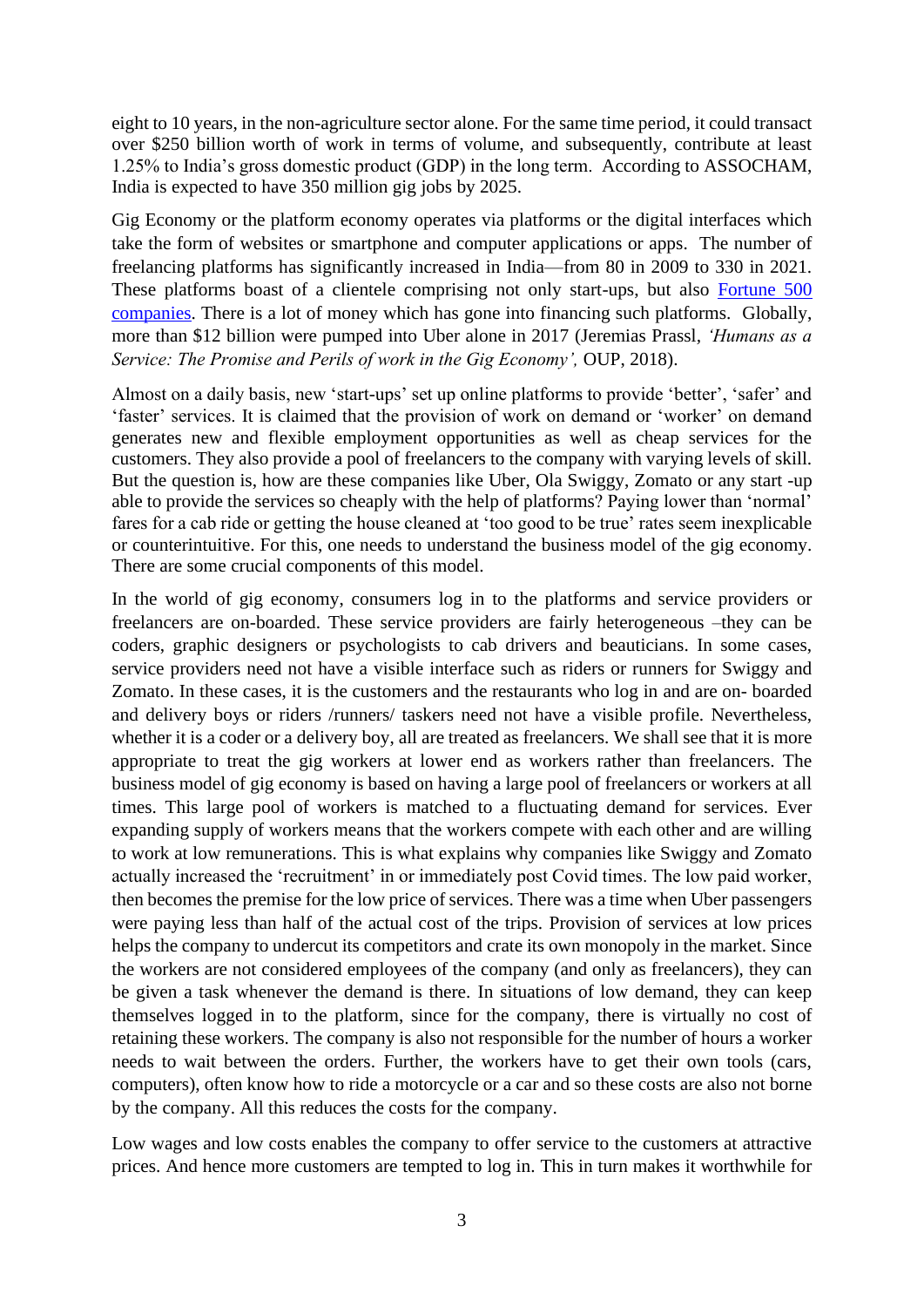large number of workers to on-board as well. Thus, from the perspective of the company, it is a win-win situation---more workers, low costs, provision of services at low prices, more and more consumers and the market can be monopolised. A well-known tactic is to provide considerable incentives to both the customers and the workers in the initial period. These incentives, especially those to the workers, start being reduced once a large number of workers are 'trapped' in the business. Almost all of the gig workers, we spoke to, confirmed the same. *Govind, Prashant and Ehsan who work as Uber, Ola drivers told us that the incentives were deducted significantly in 2017 – [media reports](https://timesofindia.indiatimes.com/business/india-business/uber-ola-slash-driver-sops-by-40-in-march-quarter/articleshow/59379390.cms) support this. We also spoke with Swiggy and Zomato riders who faced a similar situation in 2019. At present in Delhi-NCR, the Swiggy/Zomato workers informed us that they can only get full incentive of Rs. 850 a day from the company if they get 15 orders in a day and even if they manage to complete 14 orders they would get about half the amount or less. In contrast, a few years earlier they used to get Rs. 1100 as incentive after 10 deliveries.*

Another significant, if not a more important component of the business model is to escape legal regulation on labour. Despite exercising control similar to that of an employer or a boss inside a factory, the companies which set up platforms present themselves as mere 'brokers' or 'matchmakers'. Since the workers are allegedly freelancers, the company shirks off all responsibility and liability towards them.

Excerpts from 'Terms and Conditions' laid down by different companies explicitly state this:

"….independent third party providers, including drivers, are not actual agents, apparent agents, ostensible agents or employees of Uber in any way….any safety related effort, feature, process, policy, standard or other effort undertaken by Uber in the interest of public safety (whether required by applicable regulations or not) is not an indicia of an employment, actual agency, apparent agency or ostensible agency relationship with an independent third party driver."

#### *Terms and Conditions (under 'Legal') in the Uber app. (accessed 9 December, 2021)*

"Taskers are independent contractors and not employees of the company. Company does not perform tasks and does not employ individuals to perform tasks. Users hereby acknowledge that company does not supervise, direct, control or monitor a tasker's work and is not responsible for the work performed or the tasks in any manner".

*TaskRabbit, 'Terms of Service' (1 June 2017, cited in Prassl, 2018)*

The contractual agreements between the workers and the companies are often drafted in a manner so as to prevent the workers from going to court. What is more, the entire narrative of the business model of the platform economy is to emphasize the 'personal responsibility' of the gig worker. According to a report in Daily Mail (28 February, 2017), when a Uber driver complained about the pricing changes to the CEO, the latter yelled at him saying that he (driver) needs to start taking responsibility and not blame others for his troubles. Many of the companies have specific clauses in the contract preventing the workers from contacting or servicing the customers directly. This sits in contradiction with the claim that the workers are independent agents. The fact of the matter is that although the companies exercise huge control over the workers, like in the case of a factory boss, they have created a business model where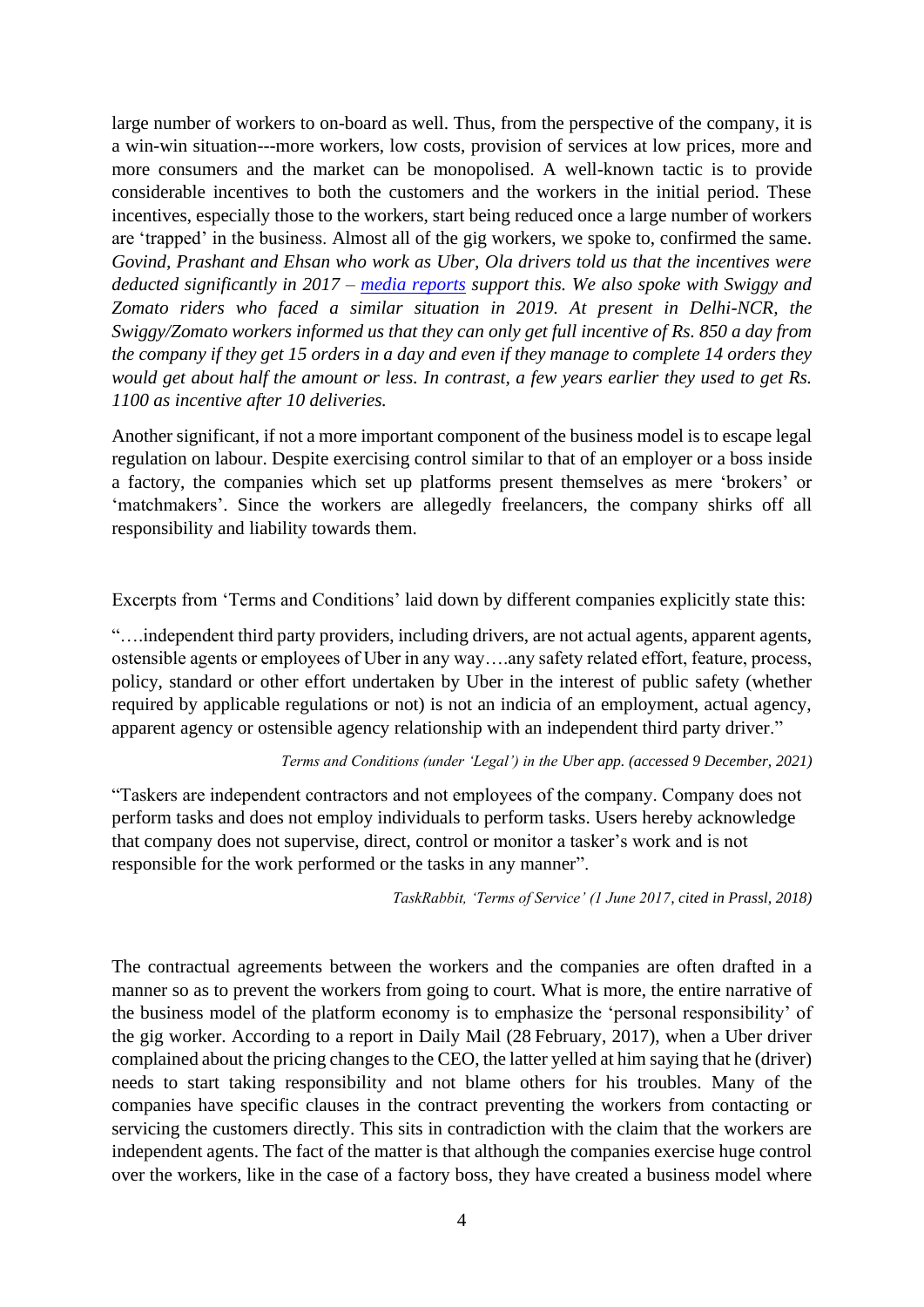they can operate outside the domain of rights of the workers. It can be said that evasion of labour law is at the core of the business model of the gig economy.

Another component of the business model is that a percentage of the workers' earnings are deducted as the commission by the company. Structure of commissions can be designed to keep the workers locked in for long periods of time. Many workers have experienced an increase in the cut by the platforms to such an extent that some keep working simply to pay off their loans taken for car/other tools. *Ola workers informed us that they were charged commission of 40% while some Uber drivers (who also occasionally worked for Ola) said that they were charged 30% commission by the company. Naresh who started driving for Uber in 2020 after losing his job in the first lockdown, informed us that in 2020 Uber was charging 22% commission while at present, in late 2021 the company is charging an additional 18% as tax – the total commission amounts to almost 40%.* The amount seems to vary depending on different factors – peak hours and surge pricing (more commission deducted), city or state etc. apart from other unclear factors taken into account by the app algorithm. The consequence is that the workers, who deploy their labour, skill, car and fuel, receive a variable and limited amount of what the customer pays.

Thus, the business model is based on having a large pool of freelancers (workers) at all times who get work whenever there is demand and who bear all the costs and risks of the job (hence called a freelance entrepreneur); companies portraying themselves as mere 'brokers' who take a cut from the workers' earnings and operating outside the ambit of labour laws and labour protection.

*Box 1*

#### **Double speak**

Matchmakers or employers? Freelance entrepreneurs or workers? Tasks or work? Favour or business? The companies present themselves as 'mediators' or 'brokers' who undertake the matching of service providers with the customers. In fact, the 'workers' are referred to as contract partners or independent freelancers and freelance entrepreneurs who can reach the potential customers via the platforms. The work or service is itself presented in the websites and advertisements of these companies, almost as an altruistic endeavour such as giving a ride to a friend or neighbourly help of reaching food. Taskers, Runners, Riders are believed to be engaged in 'gigs' instead of 'working'. This presentation is at odds with the reality where the companies actually exert control over workers like factory bosses and powerful labour intermediaries. They are certainly not simply matchmakers since they continue to control the income of the 'partner' who does the work/delivers the service, long after the 'match' is made. The contracts are carefully worded so as to escape regulation and labour laws. Technology, algorithms and ratings are used to monitor and control each aspect of the gig-worker's life and work. Failure to comply could even lead to deactivation (from the app) of the worker akin to 'termination' in the traditional sense.

#### **1.1. Black Hole of Workers' Rights**

Today's gig workers operate in a black hole of rights but within a world which has fought for and brought in labour rights and regulations. Unlike the workers of the early  $19<sup>th</sup>$  century who dealt with similar precarity and exploitation (see *Box 2 'Old wine in new bottle?'* below), the situation of gig workers today is worse because they are deliberately excluded from labour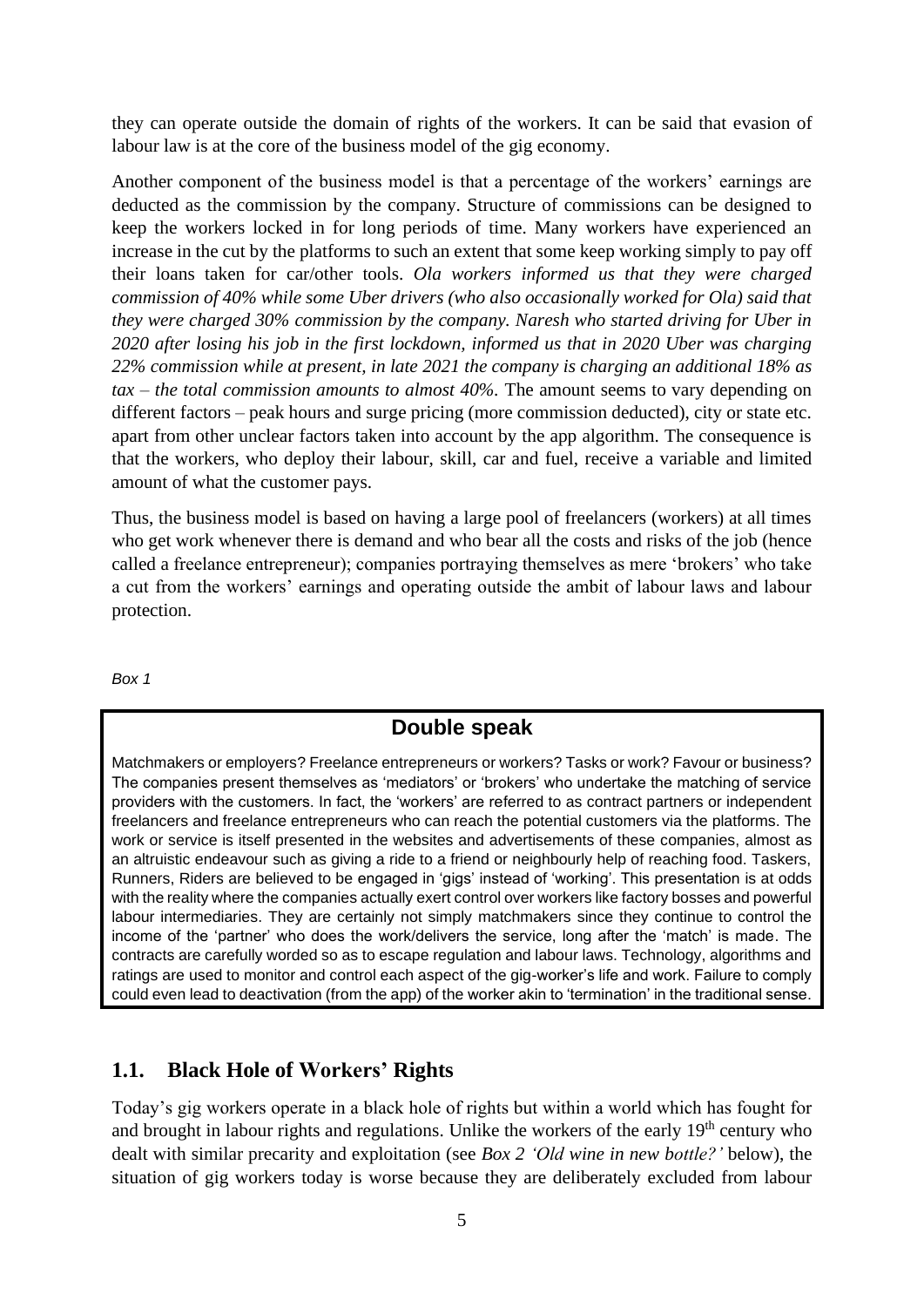rights that exist today, in law and policy. This is done by a clever evasion and mis-classification – by refusing to recognise workers as workers. Since they are not considered as or called workers, they automatically are not entitled to any of the rights won by labour in the course of history. Not only do the companies take no responsibility for the workers, they are often involved in drafting laws which state explicitly that workers are independent contractors. This can be seen in the ride- sharing legislations passed in multiple American states for instance, in Ohio, an Act stipulates that 'drivers are not employees except when agreed to by written contract." (*Ohio 131st General assembly, Substitute House bill No. 237, I, 10-11*, cited in Prassl, 2018).

Through the world as well as in India, there has been a steady increase in contractualisation of jobs over almost the last two and half decades. Permanent and regular, stable work has become more and more rare. The registered firms and companies also keep a large proportion of workers on a contractual basis, thereby depriving them of protections and benefits accorded to permanent workers. Thus, labour laws are either bypassed or violated. However, on paper, even contract workers have certain rights. There are legislations which prohibit work of a perennial nature to be done by contract workers. However, the gig economy side-steps the very ambit of labour laws –here, the issue is not just of violation but, as mentioned above, of non-recognition of workers as workers. By renaming them as 'partners', while companies exercise great control over the gig workers but for the purpose of rights and protections, they are not treated as workers.

*Box 2*

#### **Old wine in new bottle?**

Despite the use of modern technology, the business model of gig economy is not so new or at least the treatment and exploitation of workers is not so new. Whether it is breaking down of jobs into small, standardised, low-skilled works to be done by large number of workers or the control exerted by powerful intermediaries on the workers or a part of workers' earnings pocketed as commission by the intermediaries, 19<sup>th</sup> century has witnessed similar practices. However, the labour practices of that time predated the ushering in of labour rights, protections and laws. Workers in London port or harbour workers elsewhere the 19<sup>th</sup> Century did not require too many job specific skills. Powerful hiring agents acted as brokers and distributed the day's work to whoever was lucky to be hired. In return, they took a cut from the workers' earnings as their commission. The unlucky workers stuck around waiting for the next round of hiring for the day. Literally, thousands of men competed with each other to be hired for a single task. Now, substitute companies for middlemen of history and substitute technology, platforms internet and apps for physical structure of the dockyards and ports and we have a similar situation (Prassl, 2018). The similarity does not end here. 19<sup>th</sup> century port work increased the potential pool of workers by tapping into non-traditional workers such as women and children. Gig economy does the same by tapping into the idle time of immigrant workers. A large number of people migrated from the villages, sold their land in order to buy cars and began to work as Uber and Ola drivers in the major cities of India. As already stated, the increased pool of workers helps to push remuneration down. The one difference and an important difference between then and now, is the passage of more than 200 years, a time which witnessed workers' struggles throughout the world and institution of minimum protections for the workers. Some basic laws in favour of labour were enshrined as part of the Universal Declaration of Human Rights of International Labour Organisation. The gig economy seems to have traversed back in time to the preindustrial era, an era before the institution of rights and protection of workers.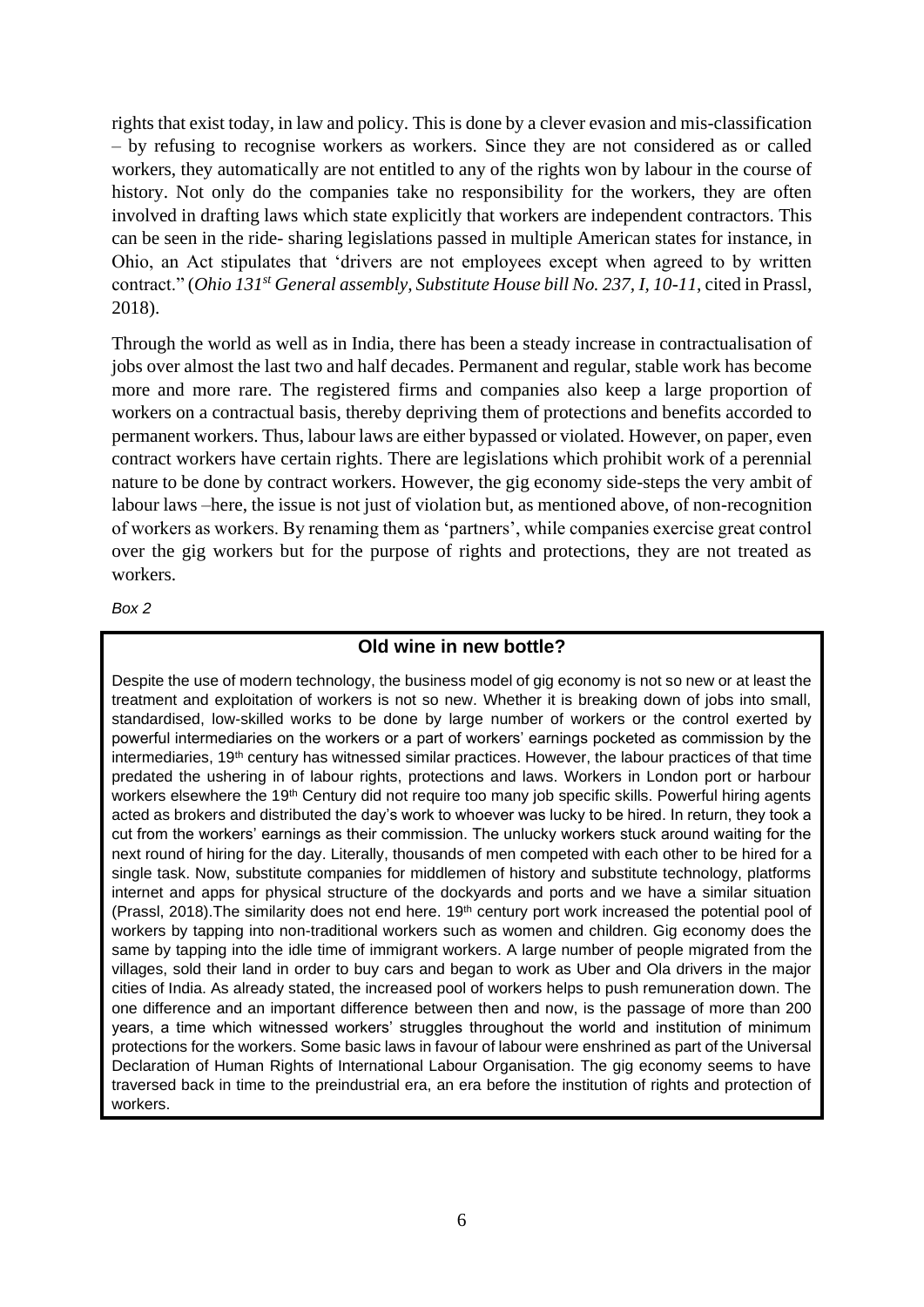# **Contract Partners, Freelance Entrepreneurs or Workers?**

What does the gig economy offer to the workers? Tall claims are made about employment generation and flexible work hours which makes it easy to earn some money on the side or maybe even in the leisure hours from some other job. This may be true for highly skilled gig workers such as coders or graphic designers. However, if we look at the blue collared gig workers, situated at the bottom of the skill ladder (last two rows in the table below), most of the workers are trapped into low paying, precarious and tedious work patterns.

| Gig<br><b>Type</b><br><b>of</b><br>Work                    | <b>Skill Level</b>                                                    | <b>Earning</b><br><b>Potential</b>       | <b>of</b><br><b>Degree</b><br>control | <b>Platform</b><br>and<br>company                                                          |
|------------------------------------------------------------|-----------------------------------------------------------------------|------------------------------------------|---------------------------------------|--------------------------------------------------------------------------------------------|
|                                                            |                                                                       |                                          | exercised<br>by                       |                                                                                            |
| Remote Work                                                | High (soft skills,<br>legal<br><b>or</b><br>technical<br>writing etc) | High<br>(By)<br>negotiation)             | the worker<br>High                    | Upwork, Fiverr,<br>Gigster, Elance,<br>People per Hour                                     |
| Remote<br>Intermediation<br>Physically<br>but<br>Delivered | Medium<br>(Plumbers,<br>Electricians,<br>Beauticians)                 | Low                                      | Partial or none                       | Urban<br>Clap<br>(Now<br>Urban<br>Company),<br>Housejoy.in,<br>Uber, Quikr,<br>Aasaan Jobs |
| Remote<br>Intermediation<br>Physically<br>but<br>Delivered | Low<br>(Delivery)<br>boys)                                            | Low<br>(Often<br>below minimum<br>wages) | None                                  | Zomato,<br>Swiggy,<br>Dunzo,<br>BookMyBai,<br>Taskbob.in                                   |

|  |  | <b>Table: Types of Gig Workers</b> |
|--|--|------------------------------------|
|--|--|------------------------------------|

(Based on table in the paper *"Is Platform Work Decent Work? A Case of Food Delivery Workers in Karnataka,"* Occasional Paper Series 10/2020, NLSIU, Bangalore)

For most of these lower end workers, gig work is not something, they are doing on the side for extra cash. This is the primary job. The workers bear the entire cost as well as risk associated with the work and are called entrepreneurs (those who take the risk for an enterprise). They need to undertake the requisite expenditure such as purchase and maintenance of cars in case of cab drivers. Very often, these workers struggle to make minimum wages and are forced to work very long shifts. The work, often, necessitates them to ignore both health and safety concerns. Irrespective of the language and the propaganda, they are not any freer than a factory worker. Instead of a physical supervisor, they are under continuous surveillance and control of overarching reach of the 'app; algorithm and ratings. At times, the control can both be physical and digital. They may even face 'deactivation' for refusing certain tasks. However, unlike the factory workers, they have no rights, not even nominal, and do not come under the ambit of labour laws.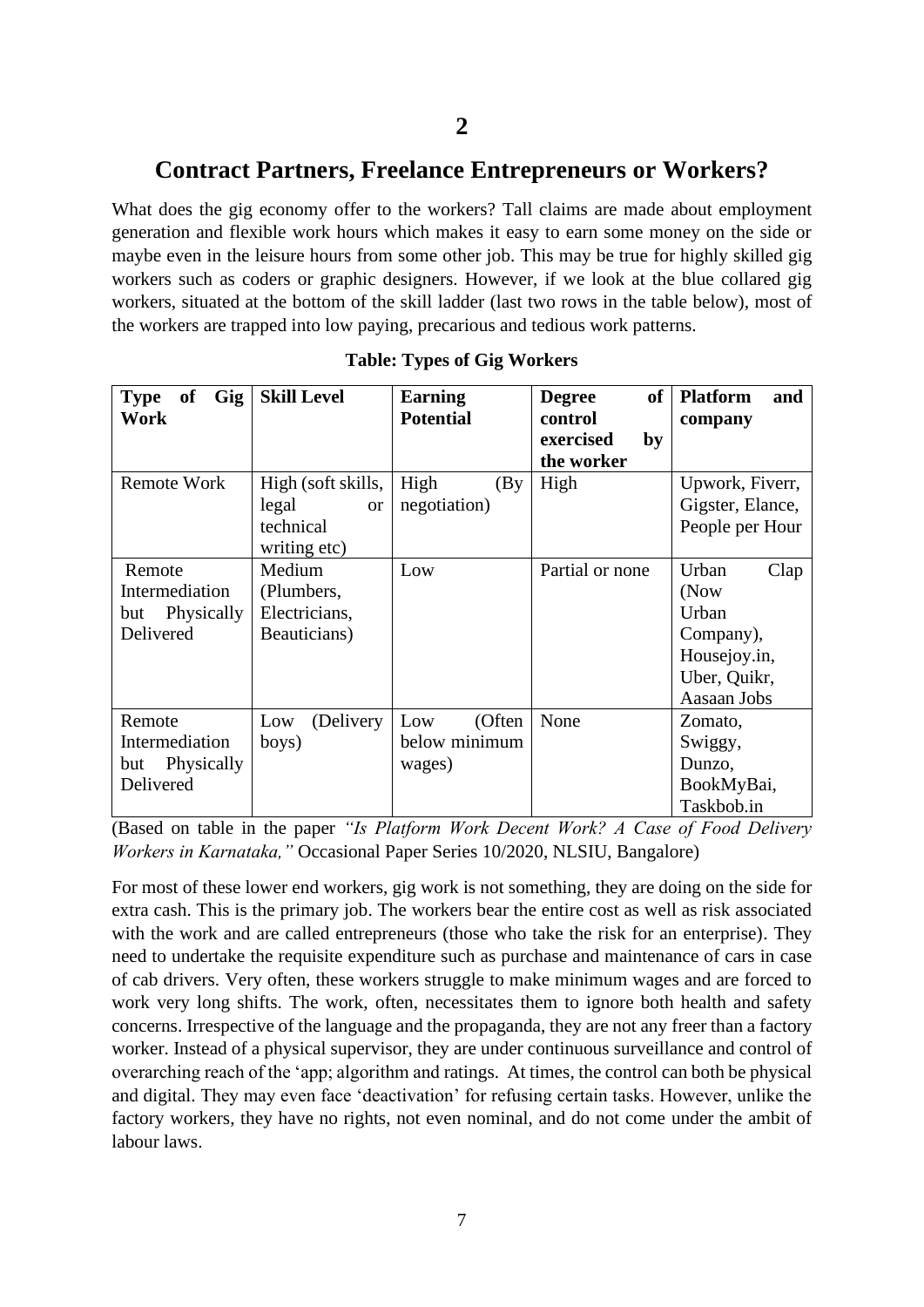## **2.1. Low Earnings, Long Days and Unpaid Waiting Time**

Excess supply of workers leads to a situation where the workers keep waiting for hours for deliveries or orders. There are reports suggesting that companies like Uber, contact workers with promises of 'high demand' in order to have more workers compete with each other at any given time. This unpaid waiting time can stretch to a few hours every day. *One Swiggy worker told us that sometimes he has to wait for four hours between consecutive deliveries. The basis of allocating orders is not clear to them – while one worker may get 3-4 orders, another worker at the same hub might not get a single order during the same period. An Uber worker told us he had to wait at least two hours between bookings at times. Amazon workers have to often wait 2 hours or more between their deliveries around the pick-up points.* Needless to say, the companies do not pay the 'freelance entrepreneurs' for waiting between the tasks.

In India, on an average, Uber and Ola drivers take home a monthly income of 25,000-30,000 INR whereas the same is around 14000-15000 INR for Swiggy or Zomato workers. A 2020 survey by Flourish Ventures highlighted that almost 90% Indian gig workers lost their income during the pandemic. While they earned more than INR 25,000 per month before the pandemic, by August 2020, 90 per cent were earning less than INR 15,000 per month. One in three workers were making less than INR 150 per day. Hence, many workers were forced to take drastic steps to make ends meet such as 44% borrowed, 45% reduced their essential expenditures and 83% used their savings. All workers we spoke to, working across platforms confirmed this. Moreover for Uber and Ola drivers, the costs of the EMI for the loan they take for their cars is deducted further after this, making the actual income in hand lower than this amount – as Rajan, and many others found. The workers who rented cars from others had to pay a hefty rent per day – *Uber drivers Naresh and now Rajan found that they are able to earn a sum closer to Rs.15000 per month or less after paying rent for the car (about Rs. 500 or Rs. 600 per day). Workers with Urban Company, who provide different services have to pay for the products used for the work sold by the company alone (e.g. cleaning products for those providing cleaning services, oils, massage bed etc. for 'spa-therapists' etc.) apart from paying substantial sums for the company's 'training' (in addition to the commission on each job charged by UC).* Gig workers often do not know how much the company will deduct from the amount paid by the customer– and cannot be sure of how much they will receive – *as Mahesh Kumar an Uber driver in Delhi NCR illustrated with the help of a concrete example of what he had face recently, upon completing a ride of 32 km, in which the customer had paid Rs. 427/ he, the driver, received only Rs. 230/-. He tried to ask the company the basis of the deduction but was unable to get any response from them.* 

According to a study, in USA, Uber drivers were 'at risk of taking home less than a third of the National Living Wage' despite being on the road for extended periods of stay.(Frank Field & Andrew Forsey, *Sweated Labour: Uber and the Gig Economy* (2016)). Some companies even decide the form in which workers get their wages for instance majority of M Turk workers outside the United States can redeem their income only as Amazon.com gift card, to be used exclusively on the company's online portals (Prassl, 2018)

Low wages force the workers to put in extended work hours every day in order to take back subsistence wages. On an average, gig workers in India clock in around 12-14 hours on a daily basis. *Swiggy workers Govind or Prashant work for 12 hours every day including Sundays and can earn their bare minimum wage only if they do not take any leave throughout the month. Another Swiggy/Zomato worker Tanmay works about 15 hours every day (also without a single leave through the month) and earns about Rs. 22000 a month. The largest number of Ola/Uber drivers we spoke to all work at least 12 hours each day and all 7 days in the week.*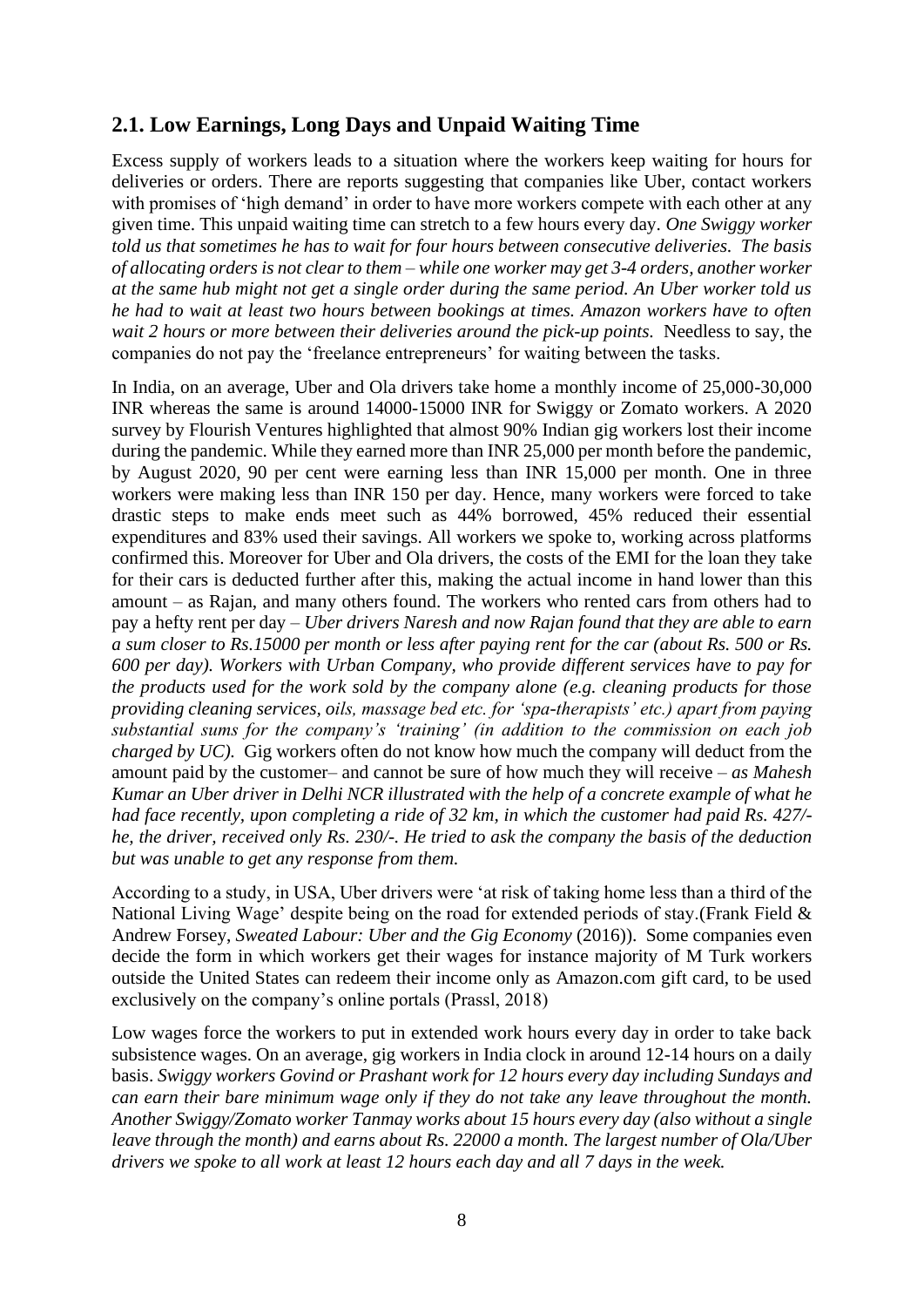These long shifts enable the companies to have access to large pool of workers at all times and since the companies do not pay for workers' 'idle time', low wages help the companies to offer services at low prices to the consumers. Finally, there are times when the customer rejects the completed service or gives poor ratings or negative comments on the app or even the common situation where the customer cancels the booking. In such situations also the burden is borne by the worker. *Ola worker Mukesh who works part time complained about how the app algorithm works against the driver. The driver is often allocated a ride when the previous ride is still continuing, based on the spot where the cab currently might be, passing by the location of the customer making the next booking. However, the driver has to complete the trip and drive back to the where the cab was. Yet the time shown to the passenger is from the place where the cab was when the ride was booked. Customers often cancel the ride, citing delay by the driver as a reason, and Rs. 200 is debited from the drivers' account by the company. For UC workers who we spoke to, like Sangeeta, who gives massages and beauty treatment and has to carry a heavy massage bed and products, from one place to another, cancellation of orders at short notice means both the financial burden of having to pay for transport and also considerable time and effort.* 

#### **2.2 Additional Income or Primary Job**

It is claimed that gig economy enables workers to earn some extra money by taking on a 'gig' during the leisure hours of his/ her primary job. However, for most of the gig workers interviewed by us, this is their primary job. *For Ehsan whose parents, wife and child depend on him, his Zomato job has been his primary work, and they manage with difficulty. This is only possible because the house they live in is owned by his father and they do not have to pay rent. For Prashant and Tanmay, Swiggy workers since 2017, Rajan who has been working for Uber since 2016, or Maninder who worked with Urban Company in 2018 these jobs were/are their primary jobs, and they were able to manage to survive because some others in their families supported them.* This has become even more pronounced since Covid induced economic slowdown. The only way, workers manage to subsist with the gig job is either because some other family member is also earning, or own dwellings and hence do not need to pay the rent or in some cases, they have some earnings from land owned in the village. *Uber worker Naresh had lost his steady job of many years (in a company as a driver) in May 2020. He had been replaced by much lower paid contract workers. Working for Uber is his primary job, and he told us that he had to send his family to the village where the extended family has a bit of land. He had been able to survive in Delhi only because his landlord had given him credit for the last 5 months. Swiggy worker Prashant used to own a small paint factory and employed workers but following the Covid lockdown he had to close it down. Prior to Covid, sometimes, he took on a few deliveries through Swiggy. But, now, he has become completely dependent on Swiggy for his livelihood. He can only manage to meet some expenses and support his family because he lives with his parents and his father owned the house and had retired with a pension.* 

However, we also found that some of the workers who did these jobs of delivering food or driving cabs for the platforms part time, or had multiple sources of income or support tended to regard these platforms more positively. *Thus Vijay whose father is working in an established press and brother also has a job and regular income in his joint family, and whose family has 5 properties in Delhi is very supportive of Uber, the company with which he was registered for work as a driver. Needless to say Vijay owns the car he drives and is relatively young and fit. Likewise Swiggy 'partner' Vikas chooses to work part time for about 4 hours every day, getting the basic amount per ride, rather than the day's income or incentive. His primary income comes from other work/business. Others like Mukesh drive a bus in the day and an Ola cab for*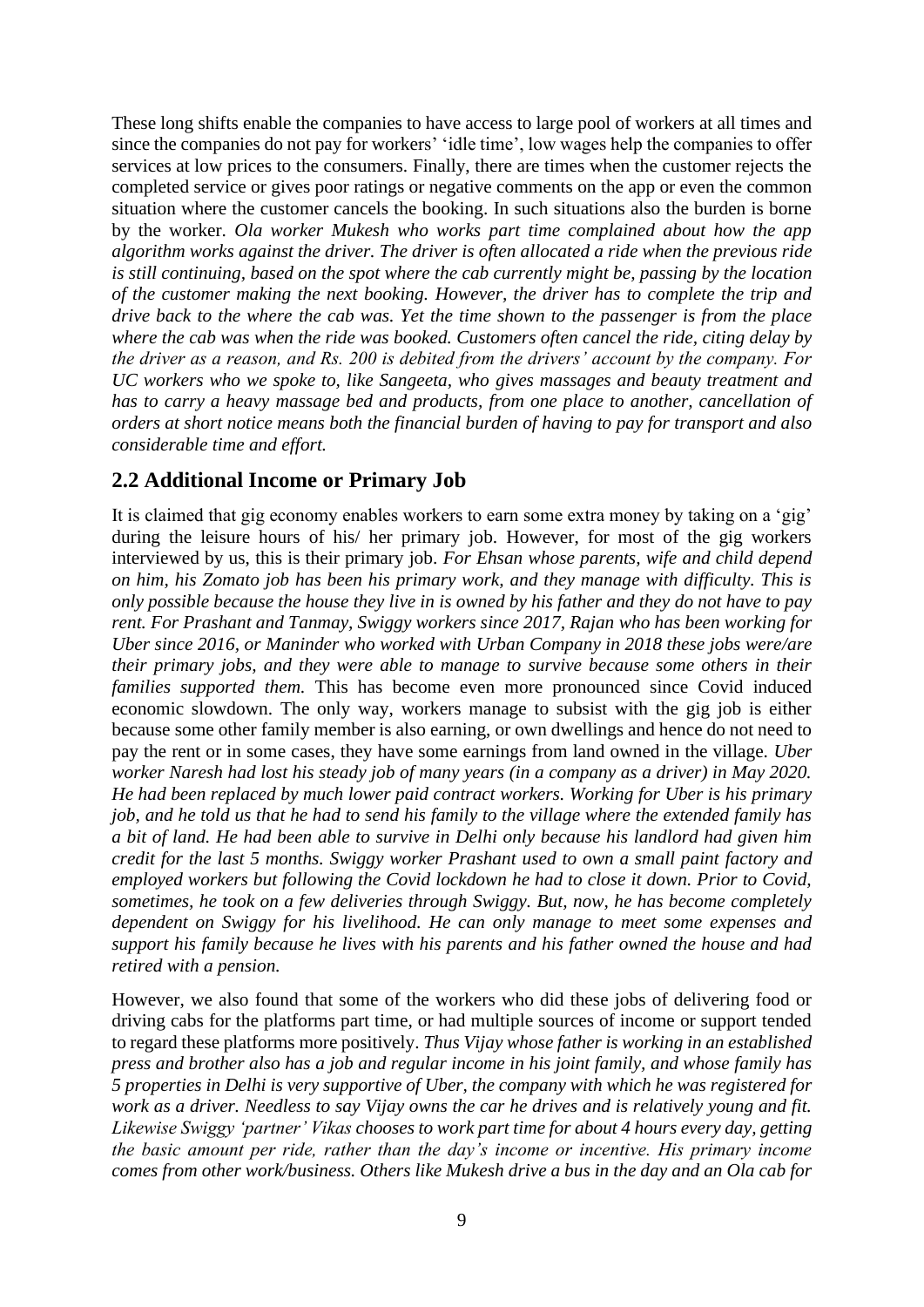#### *6 hours in the evening to supplement his income – even though he finds the company's practices skewed against workers.*

The uncertainty of earnings can be borne as long the earnings are additional to other, regular wages. However, when the main earnings become uncertain and low, the worker gets trapped in an extremely precarious and vulnerable situation. On top of uncertain incomes, the gig workers have to bear all the expenses pertaining to work. Uber and Ola drivers have to have a car, have the skill of driving, food delivery 'boys' get their own motorcycles and urban company's beauticians have to buy the beauty products beforehand as well as make their own arrangements for transport. Needless to say, the workers are responsible for the maintenance of their cars and bikes as well as the fuel costs. After all, they are 'freelance entrepreneurs'. Many of the drivers interviewed by us had either sold off or mortgaged the family land so as to finance the cars. With a dip in their earnings and increasing precarity of job, some had been forced to sell off the car. Others had to continue working simply in order to pay off the loan instalments. *One Uber worker Rajan a middle aged man who presently drives a car owned by another person, had earlier bought a car on loan, drove it for Uber, but then was unable to continue to pay the EMI, especially after the lockdown. He then tried to drive a car owned by Uber but found the high rent to be a burden. He gave that up and now rents a car at a less exorbitant rate, though it is really difficult to make a living.*

#### **2.3 Freedom of the freelancer**

Unlike freelancers, gig workers have no control over the fares or the fees that they can charge from the customers they serve. It is the company which decides these charges. Often, the companies determine the pay of the workers based on what the consumers are willing to pay for a particular task during a certain time of the day. Of course, the number of workers willing to do a particular task is the other determinant. Algorithmic control over the workers is a far cry from the world of autonomous and free entrepreneurs. Gig workers are not free to choose their work anymore than they can choose the charges for the customers. Anecdotal evidence shows how the workers are forced to take on unpleasant tasks or else face deactivation by the companies. *Swiggy/Zomato worker Ehsan told us that if he declines an order it becomes a 'black mark' against him. He would have to complete 100 orders/deliveries without any complaint from the customers to redeem himself or take away the negative report. This was confirmed by other gig delivery workers. Those working for UC, like Sangeeta or Maninder also found their chances of being assigned work or bookings went down if they refused to do any job for some reason. Another gig worker in UC said that in case she needs to take the weekend off she has to show a medical certificate because the demand for services is very high over the weekend.* It is obvious that if the worker had been 'free' in a real sense, she could have chosen her days of work.

The contractual agreement with the companies prevents them from striking an independent bargain with the customers. The gig workers do not have the autonomy over the tasks they do, number of tasks they can take in any particular day, number of hours they work or the charges they can ask for. Yet since are not classified as workers, they also do not have any redressal mechanism since they are supposed to be responsible for all their actions and problems in their lives.

#### **2.4. Tyranny of Technology and Ratings**

Technology is a double-edged sword. Internet which facilitates the access to virtually infinite numbers of workers and customers and is the basis for matching of customers and workers, also becomes a weapon of exercising control over gig workers. In case of gig workers at the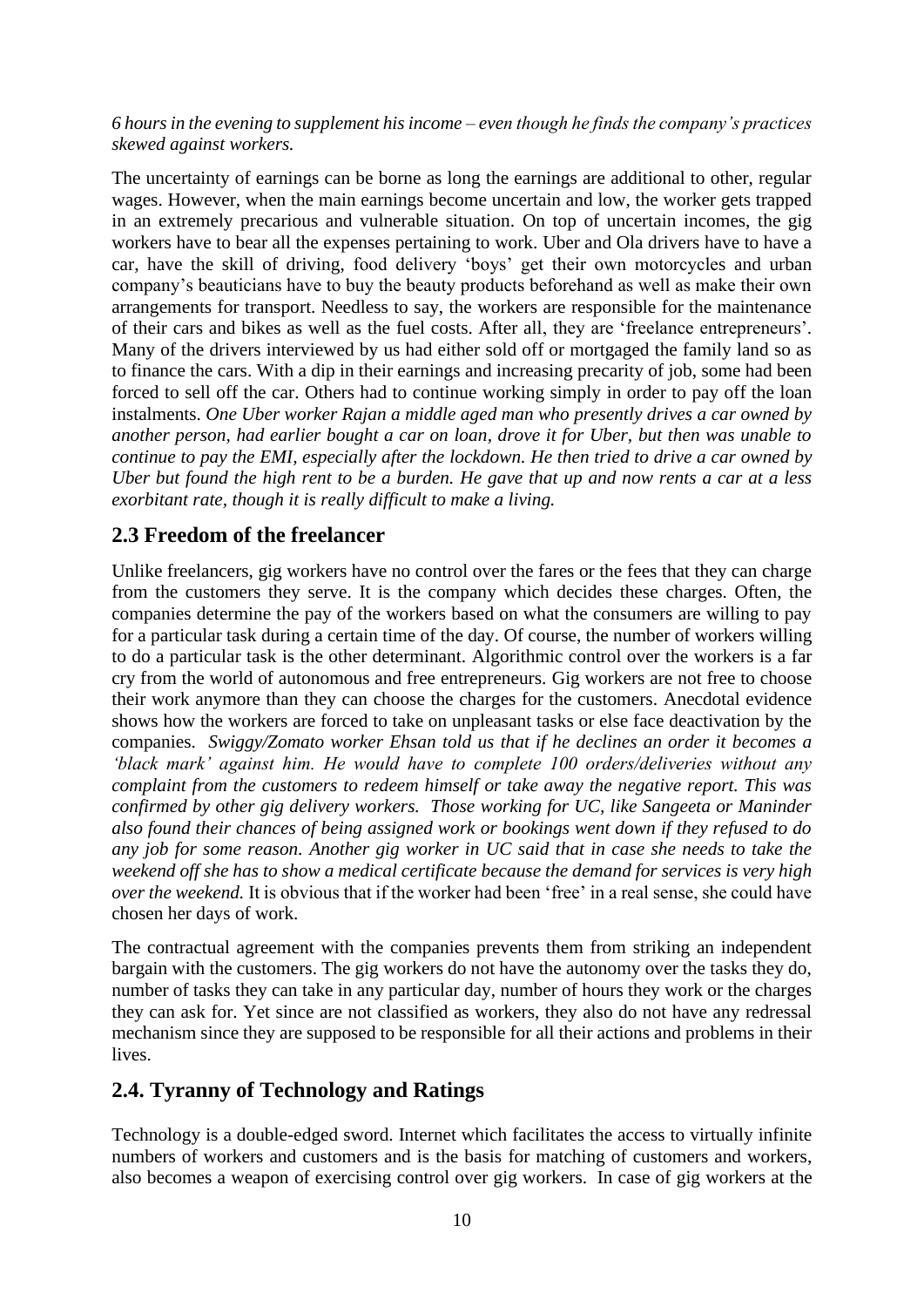bottom of the ladder, internet matches the demand and supply but the task has to be completed physically by the worker for example a cab driver or a delivery boy. For these workers, technology allows for pervasive control over the worker. From the moment that a worker (say an Uber driver) registers with a platform, the company (via the platform) demands extensive information and documents from the worker. After this point, monitoring becomes even more intense. As the driver logs in to the Uber app, he loses control over where he wants to drive to, the fare he can charge, number of rides he takes during the day and thus, even the hours that he works. In contrast to the claim by the company, the driver does not have the autonomy to choose the conditions of work. If he refuses to accept a ride which he does not like (too short, too risky, lower paid work, congested route, too far from home after a long day etc), he may be penalised in many ways. There are different ways in which coercion operates. As soon as a driver begins to log off, he may get messages indicating that there is a huge demand or surge pricing in his area, thus luring him to stay logged in for more time.

*Zamiruddin, an Ola/Uber driver confirmed that the drivers are often given bookings for customers travelling long distances in directions away from their own home, even after they have indicated that they want to return homewards, or end their working day. Their low payout, and their dependence on incentives and ratings mean that drivers find it difficult to refuse these rides, which also extend their working hours further.* In other cases, repeated refusal to undertake a task can lead to deactivation for a period of time, thus barring them from further orders.

What is the role of ratings and how do ratings work? Ratings are not limited to simple feedback by the customers. The company designs the algorithms or the mathematical formulae which can influence the ratings that the worker gets. For example, the way the app is designed for Swiggy or Zomato, the consumer can only see an icon showing the approach of food. The worker or the delivery boy becomes invisibilised. In such a situation, in case the food arrives late, it is quite possible for the customer to give a bad rating to the worker since in his mind, lines between the icon and the workers are blurred. Most algorithms are designed so as to give higher ratings to a worker whose compliance is greater and acceptance of tasks is very high. A better rating is supposed to provide access to 'high value' orders and therefore better remuneration. Rating system, though powerful, seems to act in an arbitrary manner. There is no evidence a driver with a rating of 4.9 is in any way better than one with a rating of 4.5. The algorithms can also be used to monitor various aspects of the driver's behaviour such as how he interacts with the customer. Further, the ratings cannot be transferred across platforms, thus disincentivizing workers from working for multiple platforms. Sometimes, companies also use algorithms to lure workers from other platforms.

Digital innovation has definitely changed the landscape in terms of using the internet for intermediation, reliance on smartphones apps by both customers and the workers but if we look at the essence of work, algorithm's constant watch is similar to and sometimes more pervasive and invasive than a supervisor's or a boss's monitoring inside a factory.

#### **2.5. Risks and costs of Entrepreneurship**

The gig economy pushes all the risks and the costs on to the workers. We were informed of the following case. *In 2020, Ola asked the drivers to take the cars to designated parking centres for sanitisation (on account of Covid). Many of these cars had been bought by the drivers under a financing scheme of Ola where driver pays 35,000 rupees upfront and after 4 years of driving can own the car. Throughout India, Ola drivers took their cars for sanitisation but many of them did not get the cars back and some of them were paid a paltry sum of 5000 INR instead of the car.*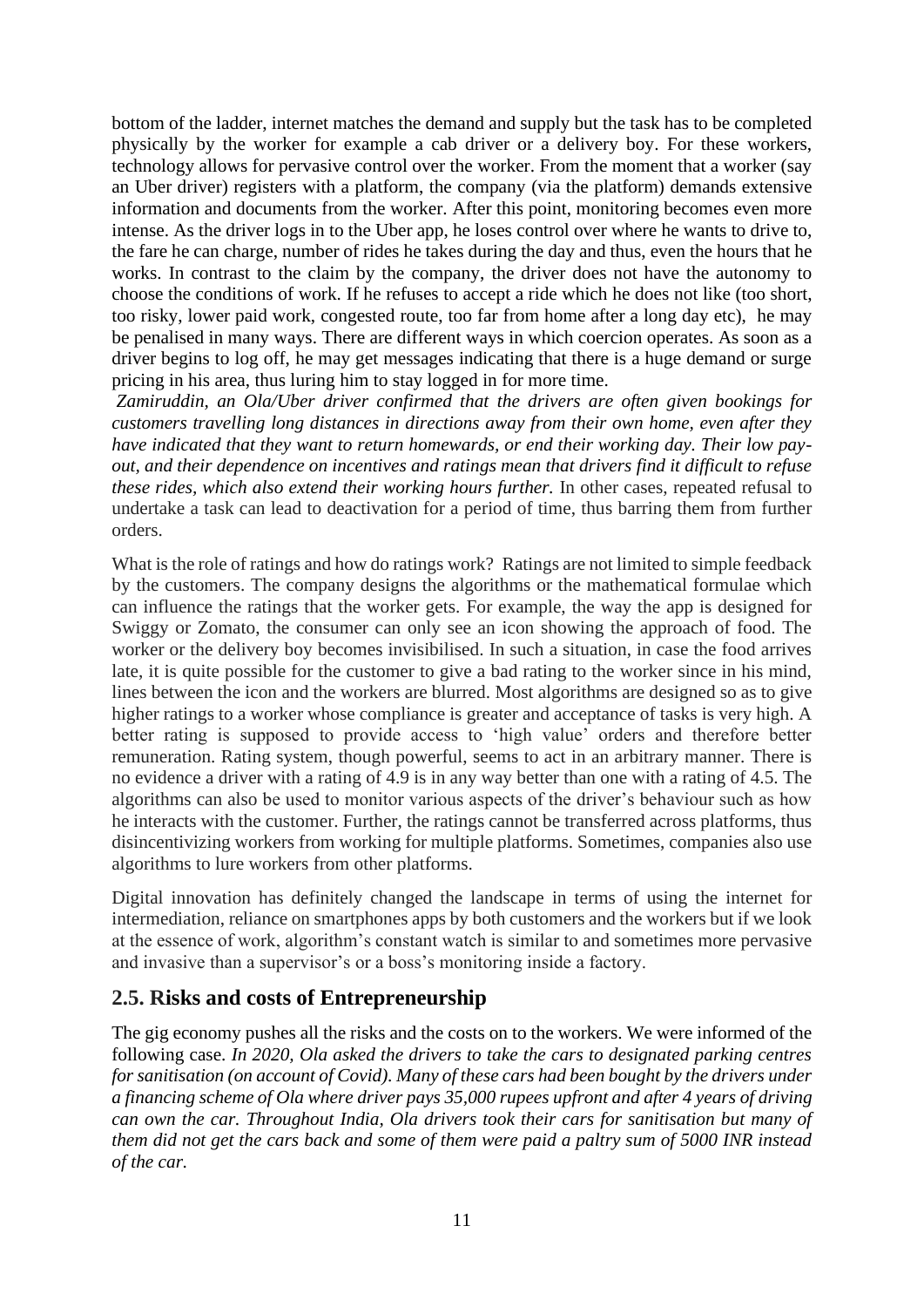The risk is not limited to the cost of the cars, computers and other tools. Sometimes, the pressure of speedy delivery makes flouting of traffic rules unavoidable. In case of accidents or grievous injury, the intervention by the company is quite nominal. In a situation of misbehaviour by a customer, the entire risk is to be borne by the worker (think of an alcoholic boarding the cab, or a customer misbehaving sexually with an urban company's masseur). As *UC worker Maninder found to his horror the work of male spa therapists with UC in practice entailed facing routine sexual advances from customers, and their expectation that the therapist would give them sexual favours. We have come across Uber and Ola drivers who complained of customers not making the payment after the ride, and the company refusing to intervene in the matter.*

Given the power that the customer has, the role of customer ratings in UC, and the dependence on customer ratings and reports by the supervisor/category manager to decide the assignment of future 'jobs' to UC workers, it is unlikely that workers would be able to complain safely without jeopardising their income. Gig companies across the board do not seem to have any mechanism of checking such violations, nor are they apparently trying to doing so. As stated earlier, refusal of tasks by the worker leads to penalisation in number of ways from not getting 'good orders' to being deactivated. Above all, the unrelenting, ceaseless clocking of extended periods of time impacts the health of the worker adversely.

#### **3**

### **Looking Ahead**

In October 2021, more than a hundred women beauticians with [Urban Company](https://economictimes.indiatimes.com/topic/Urban-Company) (UC) protested in Delhi against "unfair work practices." One of the beauticians claimed that Urban Company had hiked the commissions it charged from them to over 30%, reducing their incomes significantly. A video that was being circulated had screen shots which showed [UC](https://economictimes.indiatimes.com/tech/startups/urban-company-hit-by-protests-promises-to-enhance-partners-earnings/articleshow/86925941.cms) threatening that it "will take strict police action against anyone who stops other partners from going to work."

Gig workers have been legally challenging their status as 'freelancers.' They have filed multiple cases demanding to be classified as workers allowing them minimal protections under the labour laws. In September 2021, the Indian Federation of App-Based Transport Workers (IFAT), a registered union and federation of trade unions representing app-based transport and delivery workers with over 35000 members across 12 Indian cities [approached](https://www.livelaw.in/top-stories/gig-workers-approach-supreme-court-for-social-security-zomato-ola-uber-swiggy-182107) the Supreme Court of India. They have sought directions from the Court against the Union of India (through its concerned ministries) and aggregators including Ola, Uber, Swiggy and Zomato. This was precipitated by the desperate situation the gig workers found themselves in, subsequent to the Covid-19 lockdown. The workers have claimed that their fundamental rights to equality and life, and their right against forced labour, have been violated. They have held that the Government of India and the companies are both responsible. They have also demanded that gig or platform workers be considered as "unorganised/wage workers" under the existing labour laws. Further they have sought health insurance, pensions, education and housing allowance and disability allowance among other welfare/security benefits. They have also sought compliance with the Motor Vehicle Aggregator Guidelines, 2020 which stipulate minimum fares and maximum working hours. Finally, they sought directions for a moratorium on coercive actions by banks and financial institutions due to non-payment of EMIs or loans on vehicles. On 13 December 2021, the [Supreme Court](https://www.theleaflet.in/sc-agrees-to-hear-pil-seeking-social-security-benefits-to-gig-workers/) agreed to hear the PIL of gig workers.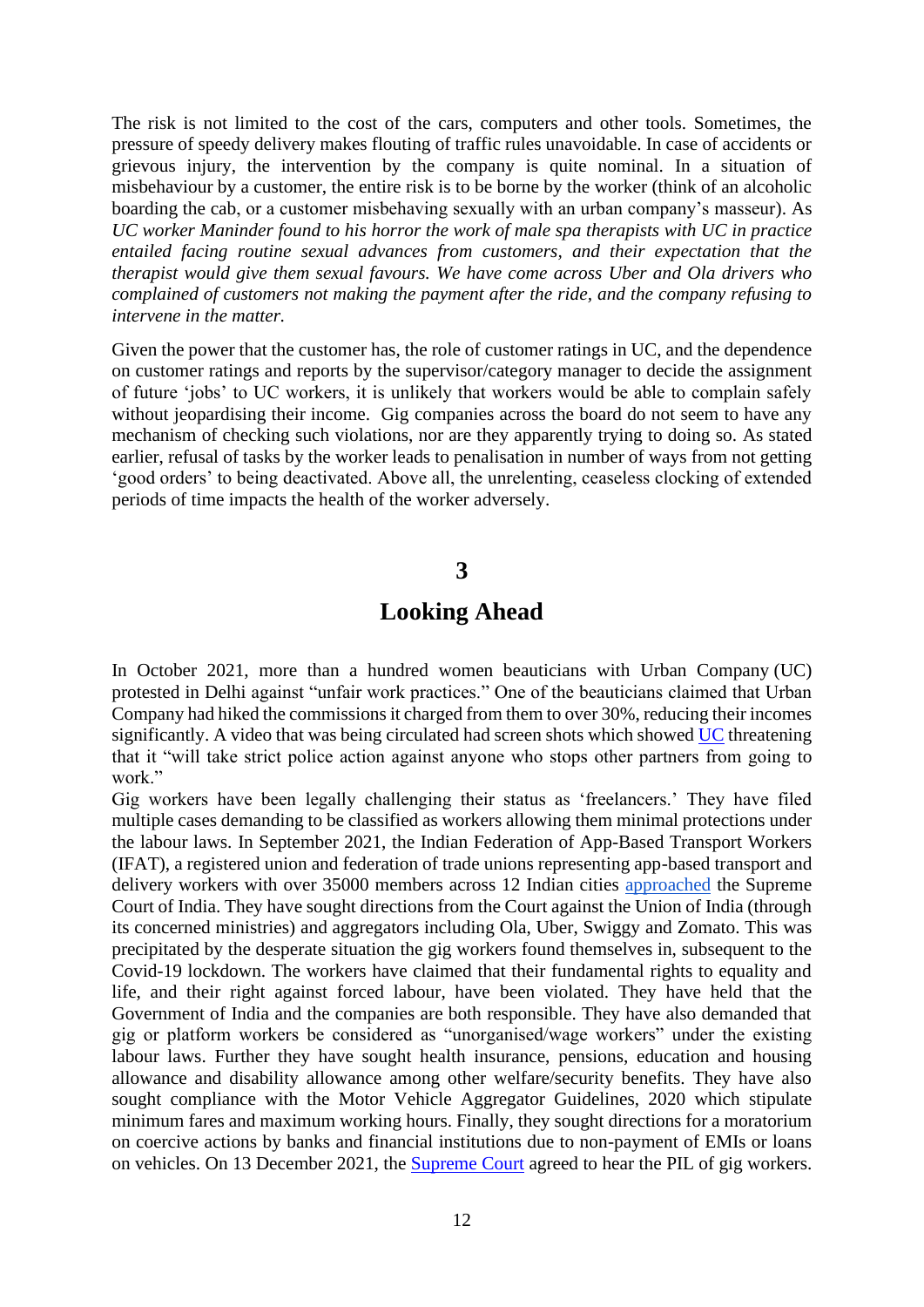This attempt at legal intervention follows on the footsteps of similar attempts worldwide. Internationally, different courts (Paris, London, Amsterdam etc.) which have recently adjudicated claims of Uber workers or similar gig/platform workers against the companies have held that these workers are in a relationship of "permanent subordination" to the companies. This is demonstrated by (a) their long working hours in order to sustain themselves, (b) deactivation of accounts upon frequent cancellations/refusals, (c) unilateral fixing of terms before acceptance of rides by drivers, (d) total control of clientele/business with the company and restricted communication between drivers and passengers, (e) unilateral determination of fares by the company's algorithms and selection of routes even if inefficient, (f) the disciplinary/penal effect imposed by the company through the rating system over these workers and the unilateral grievance redressal over complaints by passengers.\* Following these court decisions, and their own deliberations, the European Commission has recently announced draft [rules](https://www.reuters.com/technology/eu-draft-rules-gig-workers-target-uber-deliveroo-online-platforms-2021-12-09/) to give certain categories of gig workers (such as drivers for online firms such as Uber and Deliveroo) employee benefits.

Additionally the International Labour Organisation (ILO) through its [Employment](https://www.ilo.org/dyn/normlex/en/f?p=NORMLEXPUB:12100:0::NO::P12100_INSTRUMENT_ID:312535)  [Relationship Recommendation, 2006 \(No. 198\)](https://www.ilo.org/dyn/normlex/en/f?p=NORMLEXPUB:12100:0::NO::P12100_INSTRUMENT_ID:312535) has recommended that policies should be created which combat employers' attempt to disguise employment relationships in order to evade legal responsibilities, and has recommended members to effectively establish the difference between employed and self-employed workers. It has also recommended that the actual relationship between workers and employers should be based on observation rather than going by the text of the written contract.

#### *New Labour Codes*

India saw the passage of new Labour Codes in 2020. One of these, the Code on Social Security claims to address some of the problems of gig workers. It must be remembered that there had been attempts to extend protection to gig workers in the other Codes as well – for instance, the Standing Committee on Labour (2019-2020) in its [eighth report o](http://164.100.47.193/lsscommittee/Labour,%20Textiles%20and%20Skill%20Development/17_Labour_8.pdf)n the Industrial Relations Code (para 4.12) had recommended inclusion of gig workers in the definition of "worker/employee." Yet this was not done. While the term 'gig worker' is included in the Code on Social Security, 2020 and defined as 'a person who performs work or participates in a work arrangement and earns from such activities outside of traditional employer-employee relationship' – a definition that explicitly underwrites the companies' claim that they are not 'employers'. The government's claim to protect gig workers' rights is limited to some measures of social security extended to them along with other unorganised workers. (Code on Social Security, 2020, published in Gazette of India, No. 61, 29 September 2020, pp. 67-71, [Chapter](https://labour.gov.in/sites/default/files/SS_Code_Gazette.pdf)  [IX\)](https://labour.gov.in/sites/default/files/SS_Code_Gazette.pdf). The measures largely entail registration by the workers independently with the government, following which they would have access to some social security schemes, including access to health-care, income security, work injury etc. These are to be provided through government schemes, the implementation of which will be supervised by a National Social Security Board (supposed to meet 3 times a year, has recommendatory powers, and is supposed to ensure the implementation of government welfare schemes for all unorganised

<sup>\*</sup> Derived from following judgments (reference in hyperlink) [Labour Chamber of the Court of Cassation, France, Uber France & Ors v Mr. A,](http://laforgue-avocats.com/data/documents/20200304_arret_uber_english1.pdf) 4 March 2020; [Court of Amsterdam, The Association of the Ducth Trade Union Federation \(FNV\) v Uber BV,](https://www.fnv.nl/getattachment/c0a68a8d-d241-4c8c-8939-85e6ff5e6d8f/Uber-uitspraak-ENG.pdf?lang=nl-NL) 13th September 2021 - ECLI:NL:RBAMS:2021:5029[; Employment Appeal Tribunal, United Kingdom, Uber BV & Ors v MR Y Aslam & Ors,](https://www.supremecourt.uk/cases/uksc-2019-0029.html) 10 November 2017 [Upheld by the Supreme Court of United Kingdom, 19 February 2021] - [2021] UKSC 5[; Supreme Court of Calfironia, Dynamex Operations West Inc v The](https://law.justia.com/cases/california/supreme-court/2018/s222732.html)  [Superior Court of Los Angeles County & Ors,](https://law.justia.com/cases/california/supreme-court/2018/s222732.html) 30 April 2018 - 4 Cal.5th 903, 416 P.3d 1, 232 Cal.Rptr.3d 1